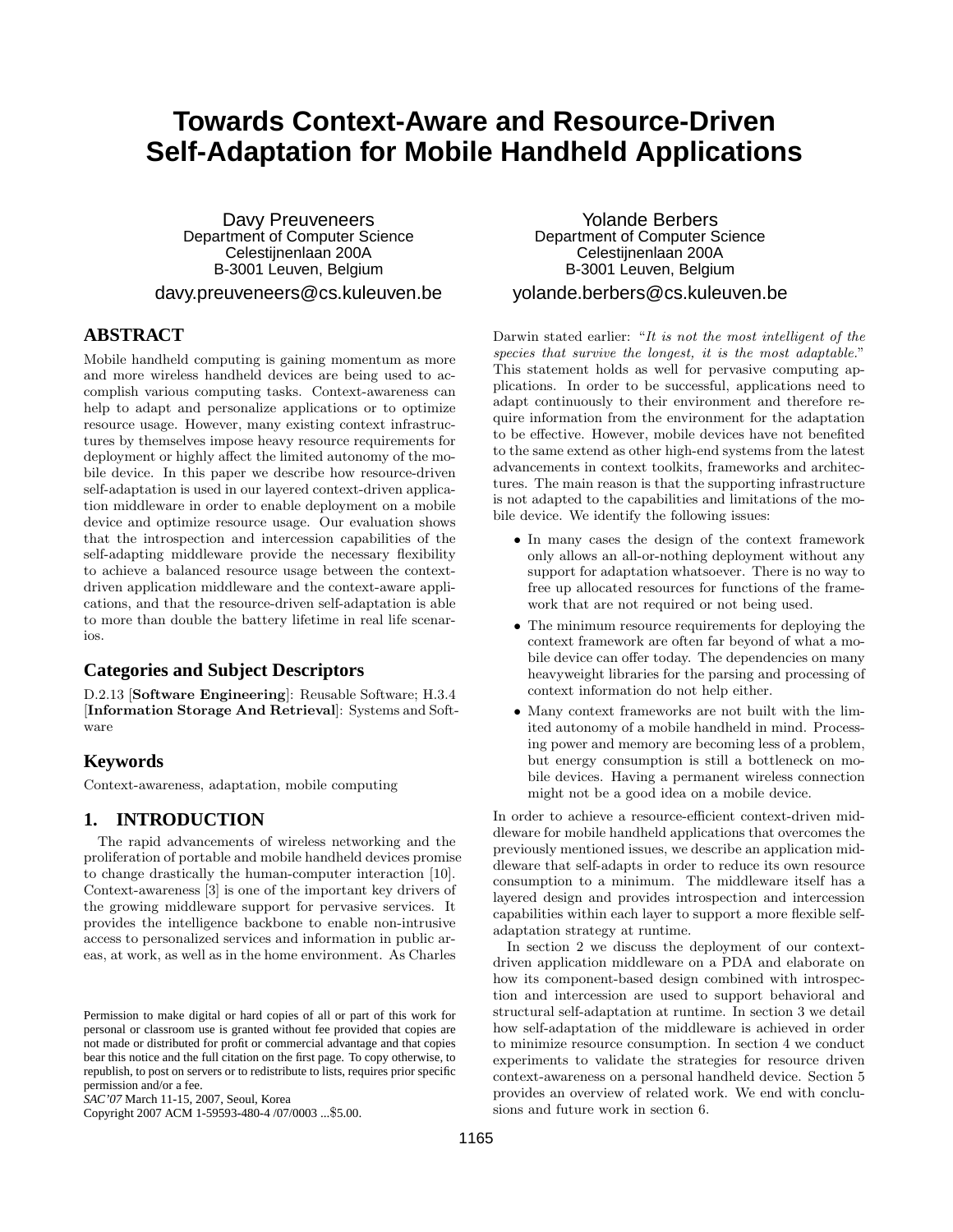

Figure 1: The context-driven application middleware for component-based applications

# **2. BEHAVIORAL AND STRUCTURAL SELF-ADAPTATION**

We use components [9] as modular building blocks for the design and deployment of adaptable services [7] and context management [6]. The component paradigm makes it possible to add, remove or replace a component at runtime when the execution context changes. An overview of our Java-based context-driven application middleware for component-based applications is given in Figure 1. The layered architecture separates the applications, the management of context information and resources, the component runtime and the underlying Java virtual machine.

## **2.1 Self-adaptation in the application layer**

Applications are modeled as a composition of mandatory, optional and alternative inter-connected components that send asynchronous messages to one another to cooperate. Figure 2 shows the composition of a conferencing client that supports Jabber-based instant messaging, web based document sharing and playing multimedia files.

#### Behavioral self-adaptation



### Figure 2: Building blocks of a component-based conferencing client

of the application, but changes the way an application behaves due to a changing context. Some examples:

- At home, the media player will automatically increase the volume when playing one of your favorite songs.
- During meetings the application will change the online status of the user and redirect incoming calls.

Context information is required to initiate non-intrusive behavioral self-adaptation: location awareness, user preferences, devices and resources. This information is delivered by the layer below, the Context Layer. The self-adaptation is based on the appropriate messages being sent from one component to another (e.g. to change the volume).

#### Structural self-adaptation

Structural self-adaptation is the ability of the application to reconfigure the composition of the application itself:

- Add a Web Server component for sharing files.
- Replace the *Jabber Protocol* component with another instant messaging protocol component.

Preconditions on the incoming messages trigger structural self-adaptation. For example, the Jabber Protocol component will replace itself with an alternative instant messaging component based on the address of the user.

#### **2.2 Self-adaptation in the context layer**

The *Context Layer* acquires and aggregates data from various sources and is self-adaptable. It can (un)load its own context managing components whenever appropriate. The following context managing components are available:

- Input: Encapsulate data gathering from sensors, user preferences and profiles, and other public databases.
- Filter: Filter out irrelevant or old data or compare the accuracy of different input components.
- Persistency: Provide a repository for context values as well as relationships between context concepts.
- Transformation: Translate a concept from one representation to another, e.g. GPS position to city.
- Reasoning: Combine known context concepts with derivation rules to derive new information.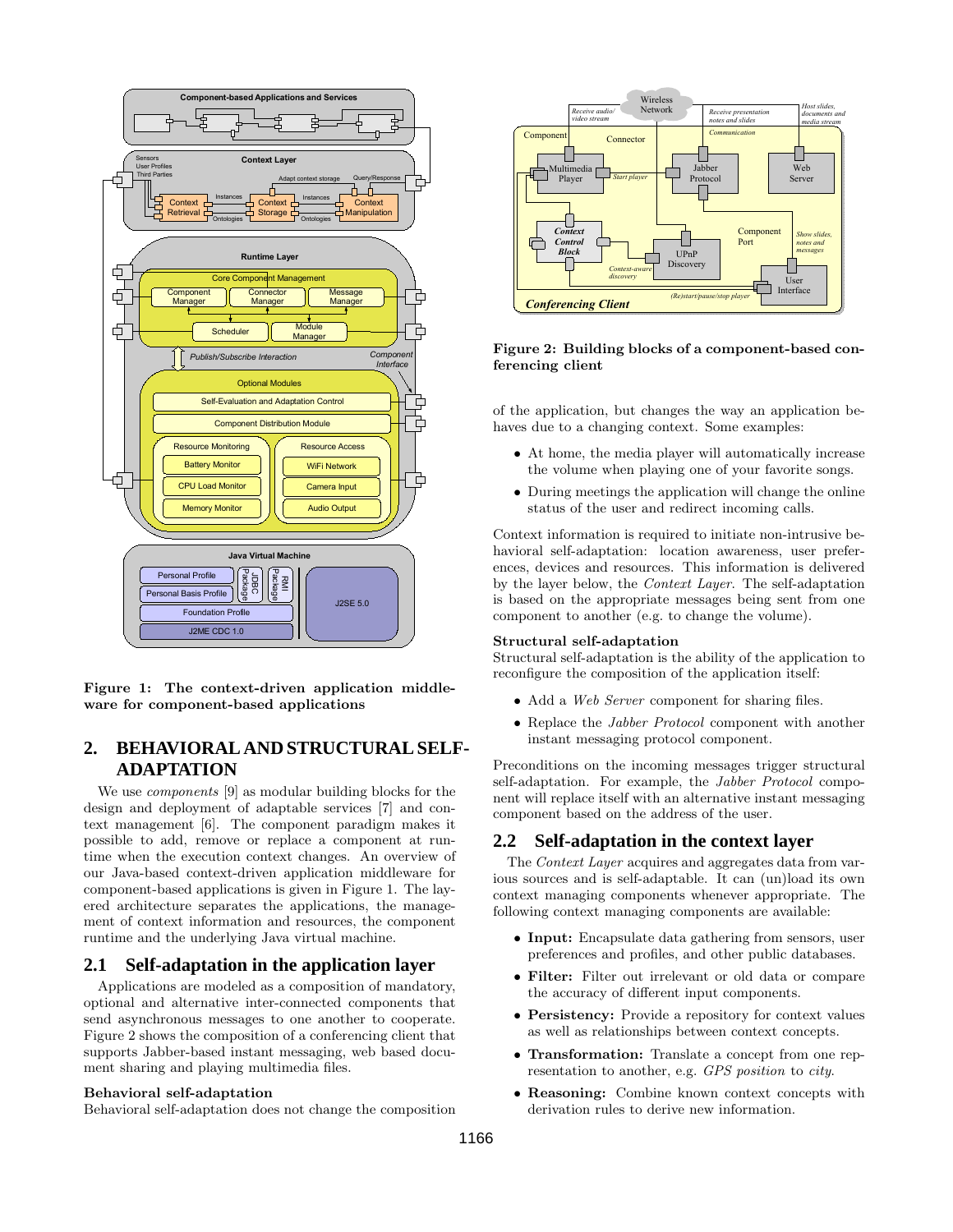A simplified overview is given in Figure 1 and shows three composite components for context retrieval (combining input and filter), storage (persistency) and manipulation (combining transformation and reasoning).

#### Behavioral self-adaptation

If the storage capacity of the context repository is limited so that not all context information can be retained for future use, then the Context Layer will self-adapt:

- Free up memory by purging old, rarely used or redundant key-value pairs and ontologies.
- Reduce the rate at which certain context concepts are sensed and retrieved.

Note that the same context concept can be stored multiple times in the context repository, as its value may be provided by different sources or at different times.

#### Structural self-adaptation

The Context Layer provides many optional components of the input and transformation type and will structurally selfadapt as follows:

- When a context-aware application requests specific context information, the Context Layer will add the appropriate components into the processing chain.
- If a context concept is no longer used, then all the relevant input and transformation context components are removed from the processing chain.

Obviously, when an application exits then the relevant context managing components are removed as well.

## **2.3 Self-adaptation in the runtime layer**

The Runtime Layer provides the basic functions to deploy and run component compositions and acts as a hardware abstraction layer. Self-adaptivity takes place at this level to provide uniform access to platform specific I/O features, hardware resources and resource monitors. The Runtime Layer provides the following functions (see Figure 1):

- Core Component Management: Deploys and connects components, schedules and delivers asynchronous messages from one component port to another.
- Self-Evaluation and Adaptation Control: Evaluates and adapts to resource usage and controls ondemand activation of computational resources.
- Resource Access: Provide uniform access to platform specific I/O features (audio, backlight), persistency (hard disk, flash memory), communication (WiFi, Bluetooth, GPRS), power management, etc.
- Resource Monitors: Keep track of the CPU load, memory usage, disk space allocation, network bandwidth, battery status, etc.

#### Behavioral self-adaptation

Behavioral self-adaptation in the Runtime Layer mainly involves resource-awareness:

- Decrease the CPU clock frequency when no application is active or when the system is idle.
- Reduce the display backlight to extend the autonomy of the device when running on battery.

```
<componentstructure>
 <component type='composite'>
  <instance name='server' opt='Y' impl='WebServer.jar' />
  <instance name='jabber' opt='N' impl='Jabber.jar'
      alt='MSN.jar, Yahoo.jar' />
   <instance name='ui' opt='N' impl='GUI.jar'
  <instance name='player' opt='Y' impl='Player.jar' />
   ...
  <connection src='jabber/Control' dest='player/Control' />
  <connection src='jabber/Msg' dest='ui/IO' />
  <connection src='ui/Control' dest='player/Control' />
   ...
</component>
```
</componentstructure>

Figure 3: Deployment descriptor of the Conferencing Client application specifying mandatory, optional and alternative components

• Increase concurrent behavior by changing the number of messages that can be processed in parallel.

### Structural self-adaptation

The Runtime Layer provides access to several optional monitors, I/O devices and hardware resources. These modules are enabled on demand when required by the applications or the Context Layer and again disabled when no longer active and after a resource specific timeout.

# **3. RESOURCE-DRIVEN INTROSPECTION AND INTERCESSION**

Applications are implemented as a composition of components and accompanied by a deployment descriptor specifying all the mandatory, alternative and optional components (see Figure 3). The Runtime Layer provides the means for introspection to find out which of the alternative components has actually been deployed. The state of a component is modeled explicitly as a list of state variables and their values, not only for inspection purposes, but also to support replacement of components at runtime while preserving the state. A component's state can be retrieved by sending a state requesting message to the dedicated State port of the component (not shown in Figure 2 for legibility reasons).

Behavioral self-adaptation is performed by sending messages to a particular component port. Structural self-adaptation is initiated within each layer independently. Each layer determines the state of its components and the new configuration and instructs the Runtime Layer to activate new components and/or to reconnect the composition. The old component state retrieved by introspection is forwarded to the new component's State port.

### **3.1 Resource-driven component deployment**

The whole resource-driven component selection algorithm is entirely based on the processing of resource information. It consists of the following steps:

- 1. Hardware Process the hardware of the device to discover processing power, network capabilities, and other input providers, such as a GPS module.
- 2. Resource-awareness Request the current available resources on the device, including the CPU load, the memory and bandwidth usage, and the battery status.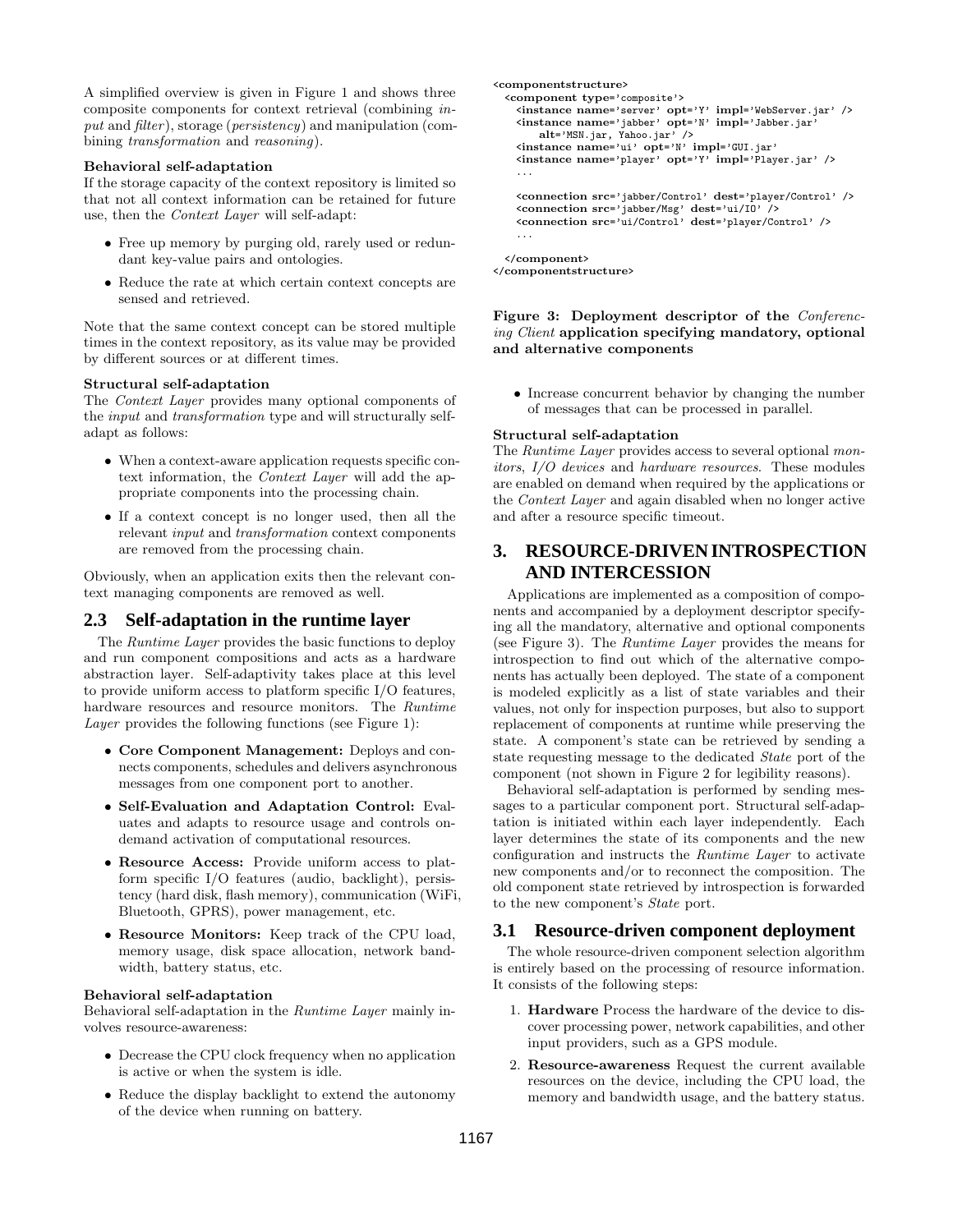

#### Figure 4: Resource-driven context component selection

- 3. Context dependencies Check which context information is required by the active applications for personalization and non-intrusiveness behavior.
- 4. Context component selection Determine for each context concept the minimum resolution and the resource requirements, and select the most energy efficient one as outlined in the algorithm.
- 5. Application component selection Determine a feasible application composition based on its components' resource requirements, and select the most resource efficient ones.

The algorithm in Figure 4 outlines the approach that is being used to retrieve all the contextual concepts that the applications have requested and choose the most energy efficient context components among the alternatives that fulfill the context dependencies of the applications. The algorithm ensures when multiple applications request similar concepts but with a different resolution (e.g. city and office floor) that only the most fine-grained context concept is sensed. The other contextual concepts are retrieved by subsumption, using ontologies to provide the requested information in the right format (country, city, zip code, address, building, etc.). Subsumption is less expensive than sensing similar concepts multiple times. Note that the algorithm has been simpli-



Figure 5: Resource usage for GPS-based locationawareness.



Figure 6: Resource usage for WiFi signal strengthbased location-awareness.

fied and does not include any checks on boundary crossing whatsoever.

Also note that the sorting on energy efficiency can only be done at runtime. For example, using WiFi RSSI triangulation for positioning is very cheap if wireless network access is already required for a particular context-aware application.

# **4. PERFORMANCE EVALUATION AND EX-PERIMENTAL VALIDATION**

Our current mobile test platform, the Qtek 9090 handheld, is equipped with several wireless communication protocols (WLAN 802.11b, GPRS, Bluetooth, Infrared irDA) for information retrieval. In our test setup we also use a Bluetooth-enabled external GPS module (GlobalSat 338 Bluetooth GPS) for outdoors location-awareness. This module has a default operation time in continuous mode of 17 hours after having been fully recharged, and more that 20 hours when power saving is enabled. The energy consumption on the PDA only reflects the Bluetooth communication to read the GPS receiver's NMEA-0183 [5] output containing time, longitude, latitude, speed and direction information.

Before the experiment we profiled several location-sensing context components for their energy efficiency and CPU usage. The difference in memory consumption was negligible. Table 1 provides an overview of the characteristics and the profiled resource requirements of the different location sens-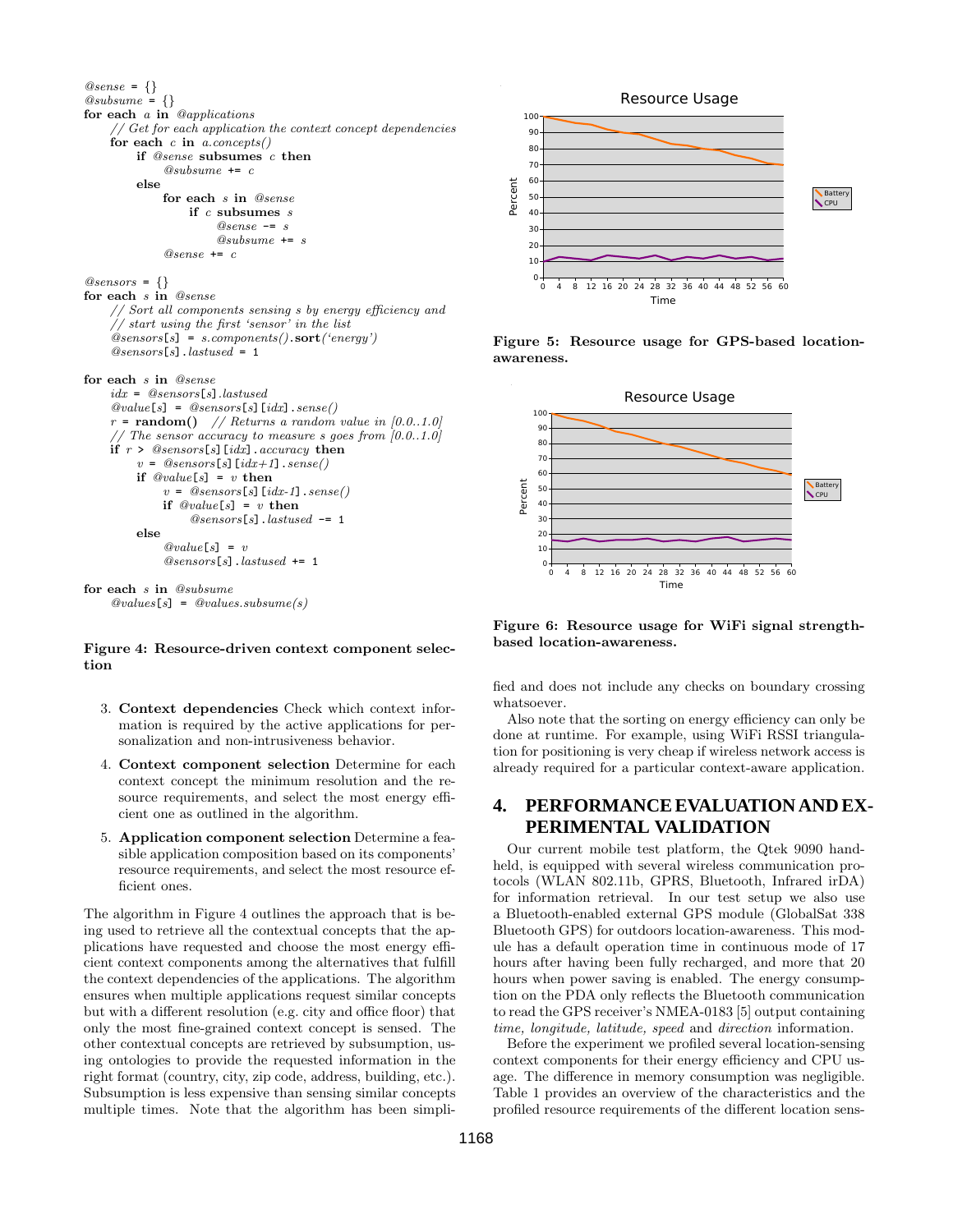| LOCATING<br><b>TECHNIQUE</b> | <b>TYPE</b> | REFERENCE | <b>SENSING</b><br>ACCURACY   | LIMITATION        | <b>SENSING</b><br>FREQUENCY | BATTERY<br><b>USAGE</b> | CPU<br>LOAD |
|------------------------------|-------------|-----------|------------------------------|-------------------|-----------------------------|-------------------------|-------------|
| <b>BLUETOOTH GPS</b>         | physical    | absolute  | $5-10$ m                     | outdoors          | $1~\mathrm{sec}$            | $30\%$ /                | $12\%$      |
| WLAN RSSI                    | physical    | relative  | $< 10 \text{ m}$             | indoors, $>$ 3 AP | $1 \sec$                    | $41\%$ /                | $17\%$      |
| WLAN MAC                     | physical    | relative  | $< 100 \text{ m}$            | $>1$ AP           | $30 \text{ sec}$            | $38\%$ / h              | 13 %        |
| <b>IP ADDRESS</b>            | symbolic    | absolute  | $\text{country}/\text{city}$ | network access    | 4 min                       | $34\%$ / h              | $5\%$       |
| PERSONAL AGENDA              | symbolic    | absolute  | user                         |                   | 4 min                       | $12\%$ /                | 2%          |

Table 1: Characteristics and resource requirements of different location sensing techniques



Figure 7: Resource usage for PIM-based locationawareness.

ing techniques. To provide a fair comparison, the sensed values had all to be converted to the most accurate symbolic representation. The performance results therefore include the transformation from one location specification (address, geographical coordinates, city, country) to another. The CPU load in the last column depends on:

- The amount of processing to read the sensor data.
- The enhancing of the physical coordinates to the corresponding symbolic location information.
- The sensing frequency, which depends on the inherent precision and accuracy of the technique.

Figures 5, 6 and 7 illustrate the CPU load and the battery consumption for the GPS, WiFi and PIM-based locationawareness technique respectively over a period of 60 minutes. Obviously, the power consumption for WiFi-based techniques is the highest. However, if WiFi network access is already used for the IM application, then the extra overhead is negligible. Also, for the GPS-based technique the battery usage does not include the power consumption of the external Bluetooth GPS module. This module has its own battery which uses about 5 to 6 % per hour of its total capacity. The least expensive method from a power and CPU perspective is the PIM-based technique (using the current time and entries in the personal agenda) as it requires no wireless network access and already provides the information in the most appropriate form for the user. However, this method can only be used when the agenda specifies an event for which location information is present. The high peak for CPU usage in the beginning is the result of parsing the personal agenda.

In the experiment, a test person carried around two identical PDAs during a whole day, going from home to the office and back. Each PDA was running the application mentioned



Figure 8: Performance evaluation for the WiFi and GPS-based scenario.



Figure 9: Performance evaluation for the adaptive resource-aware scenario.

in the introduction. Location-awareness is used to automatically set the volume of the media player and set the online status of the user if connected to the Internet. One of the PDAs was continuously using the WiFi triangulation and GPS methods for indoors and outdoors location-awareness, whereas the second PDA used the adaptive context-driven resource-aware approach. Neither of both PDAs was turned off or suspended during the experiment. The results of the performance evaluation are shown in Figures 8 and 9. The CPU load shown here is averaged over small time intervals (therefore no high peaks of short duration are shown) and includes the load of all applications, including the Context Layer and Runtime Layer. The results in the first figure show that the first PDA did not make it through the day. The PDA ran out of battery power around 15h00. The second PDA in Figure 9 experienced an overall lower CPU load and had plenty of time left to recharge at the end of the day.